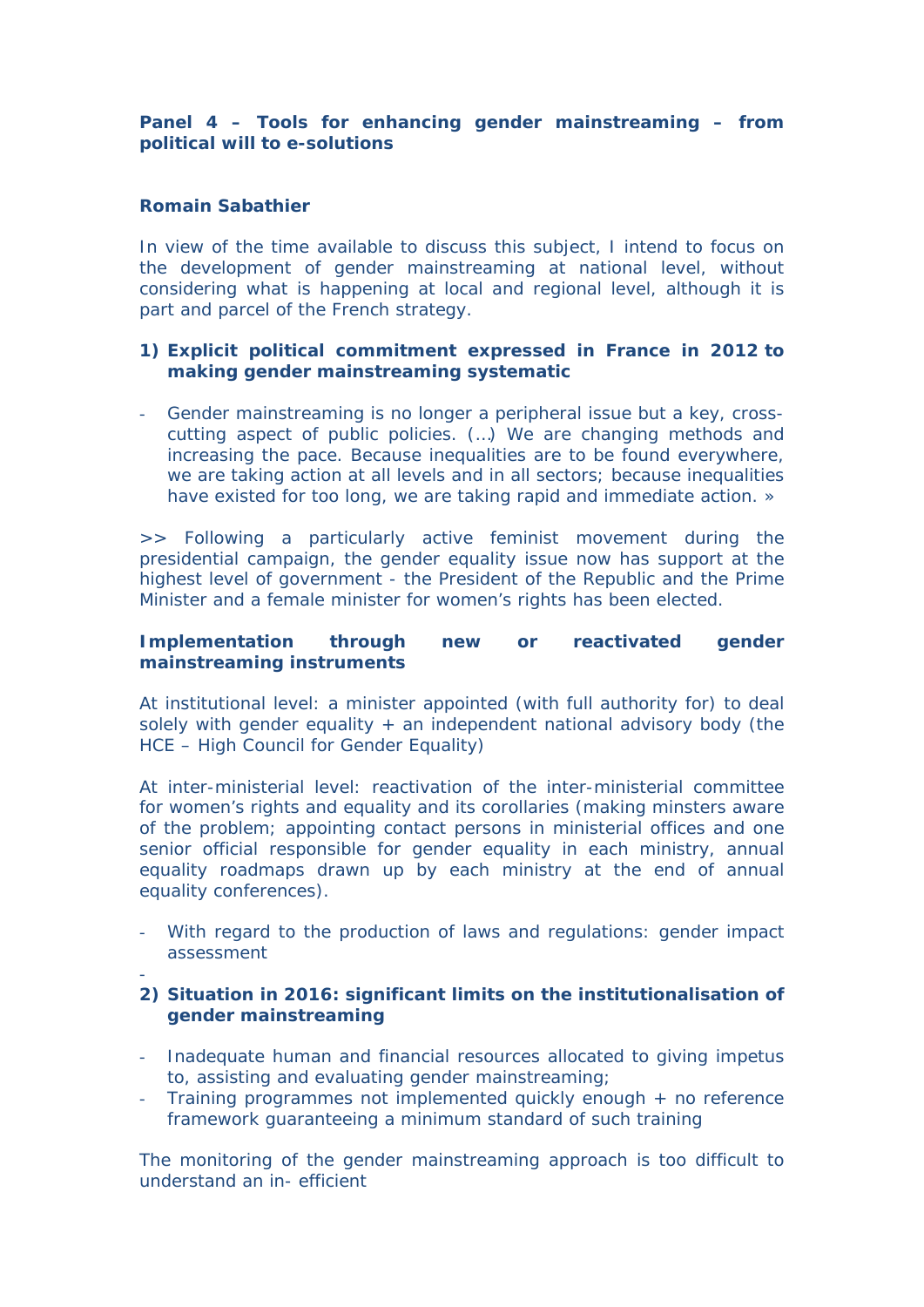- High level political support has been lost in the medium term